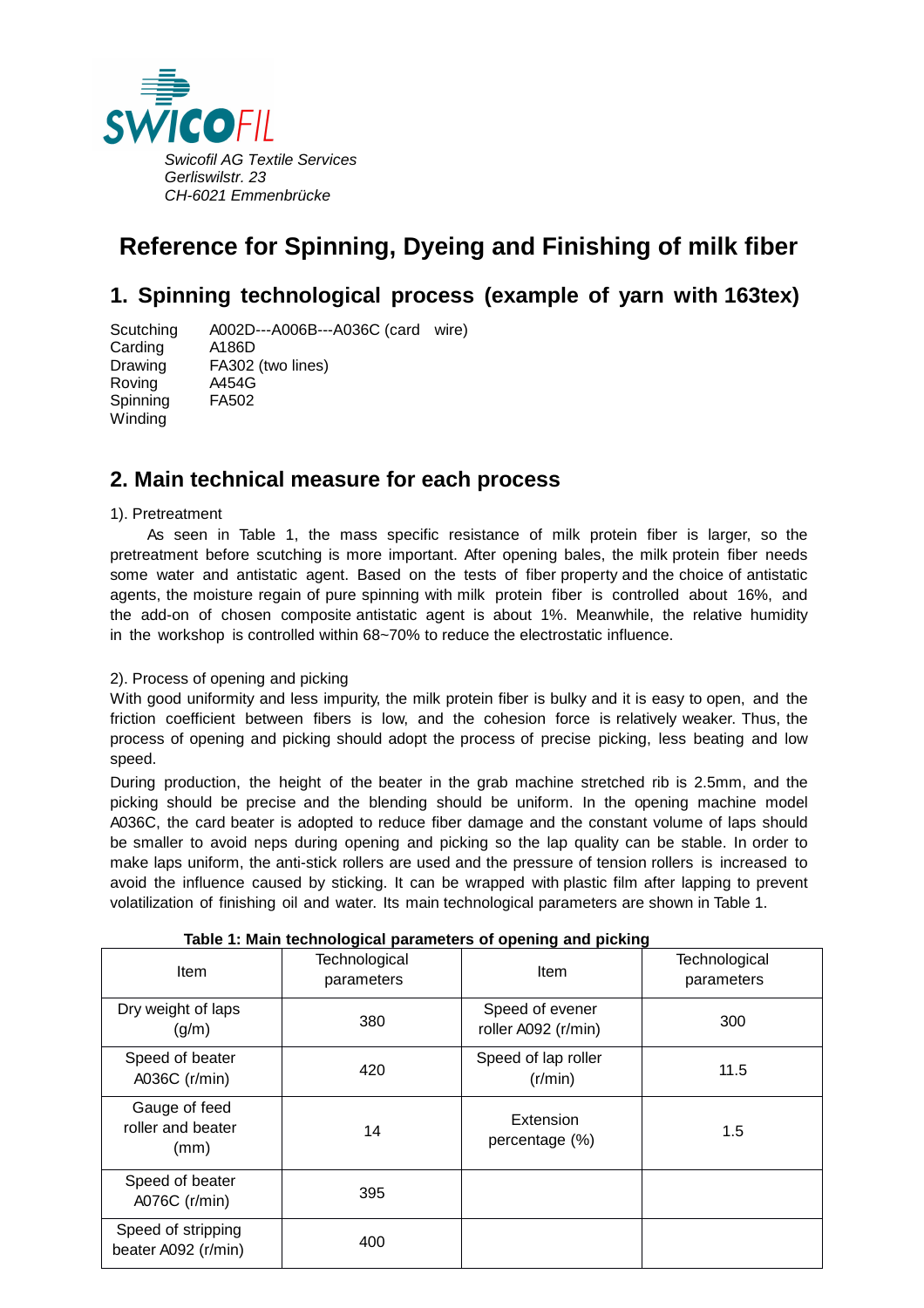The milk protein fiber has the features of high strength, good breakage elongation, low friction coefficient between fibers, weaker cohesion force, low moisture regain and smooth and full. During the operation on the carding machine, fiber always concentrates among pins to make fiber's movement difficult. So, the speed ratio between licker-in and cylinder should be increased properly and the speed of cylinder and licker-in should be reduced to improve the resultant yarn quality, decrease fiber damage and it is favorable for fiber to move from licker-in to cylinder and the card sliver is with clear web and the flying or nep is reduced. Reducing short fiber content in card sliver and noil and card strips, and cutting down the gauge between cylinder and doffer resolves the problem of worse movement and web's floating. During production, the technological principle of "small quantum, low speed and light pressure" should be adopted. Its main technological parameters are shown in Table 2:

| Item                                   | Technological<br>parameters | Item                                      | Technological<br>parameters |
|----------------------------------------|-----------------------------|-------------------------------------------|-----------------------------|
| Linear weight of card<br>sliver (g/5m) | 16.3                        | Flat speed<br>(mm/min)                    | 96                          |
| Cylinder speed (r/min)                 | 310                         | Gauge of feed plate and<br>licker-in (mm) | 0.26                        |
| Doffer speed (r/min)                   | 28.9                        | Gauge of cylinder and<br>flat $(mm)$      | 0.28 0.25 0.23 0.23<br>0.25 |
| Licker-in speed (r/min)                | 850                         | Gauge of cylinder and<br>doffer (mm)      | 0.25                        |

| Table 2: Main technological parameters in carding machine |  |  |  |  |
|-----------------------------------------------------------|--|--|--|--|
|-----------------------------------------------------------|--|--|--|--|

#### 4). Drawing

Since the milk protein fiber is bulky and with weaker cohesion force, the extended parallelization of fiber in card sliver is worse, and much hooked fiber exists, the extended parallelization of fiber should be improved as much as possible during drawing to reduce its weight irregularity.

8 slivers in each of two lines are adopted in doubling and drafting. Since the mass specific resistance of milk protein fiber is large, the static electrical phenomenon is serious, so speed should be reduced properly to avoid fiber winds, rubber-covered rolls and rollers. In order to improve strands and reduce hairiness, the drafting in the rear zone for first drawing should be large and the drafting for second drawing should be small in this way, the extended parallelization of fiber is improved. Pressure should be larger, and enough gripping force should be proportional to drafting force to be sure to make change speed point of fiber concentrated during drafting and the strands standard is improved. In actual production, the technological principle of "more doubling, weight pressure, medium quantum and large gauge" is adopted. Its main technological parameters are shown in Table 3.

| It                            | Technological parameters    |            | lte                                | Technological |            |
|-------------------------------|-----------------------------|------------|------------------------------------|---------------|------------|
| e                             |                             |            | m                                  |               | parameters |
|                               | First                       | Second     |                                    | First         | Second     |
| Linear weight<br>(g/5 m)      | 15.6                        | 15.5       | Sliver delivery speed (m/min)      | 200           | 200        |
| Center-to-cen<br>ter distance | 45×55                       | 45×55      | Draft ratio in rear zone<br>(Time  | 1.820         | 1.284      |
| Roll pressure<br>(Ka)         | $30\times32\times30\times6$ | 30x32x30x6 | Draft ratio in front zone<br>Time) | 4.592         | 6.243      |

**Table 3: Main technological parameters of drawing**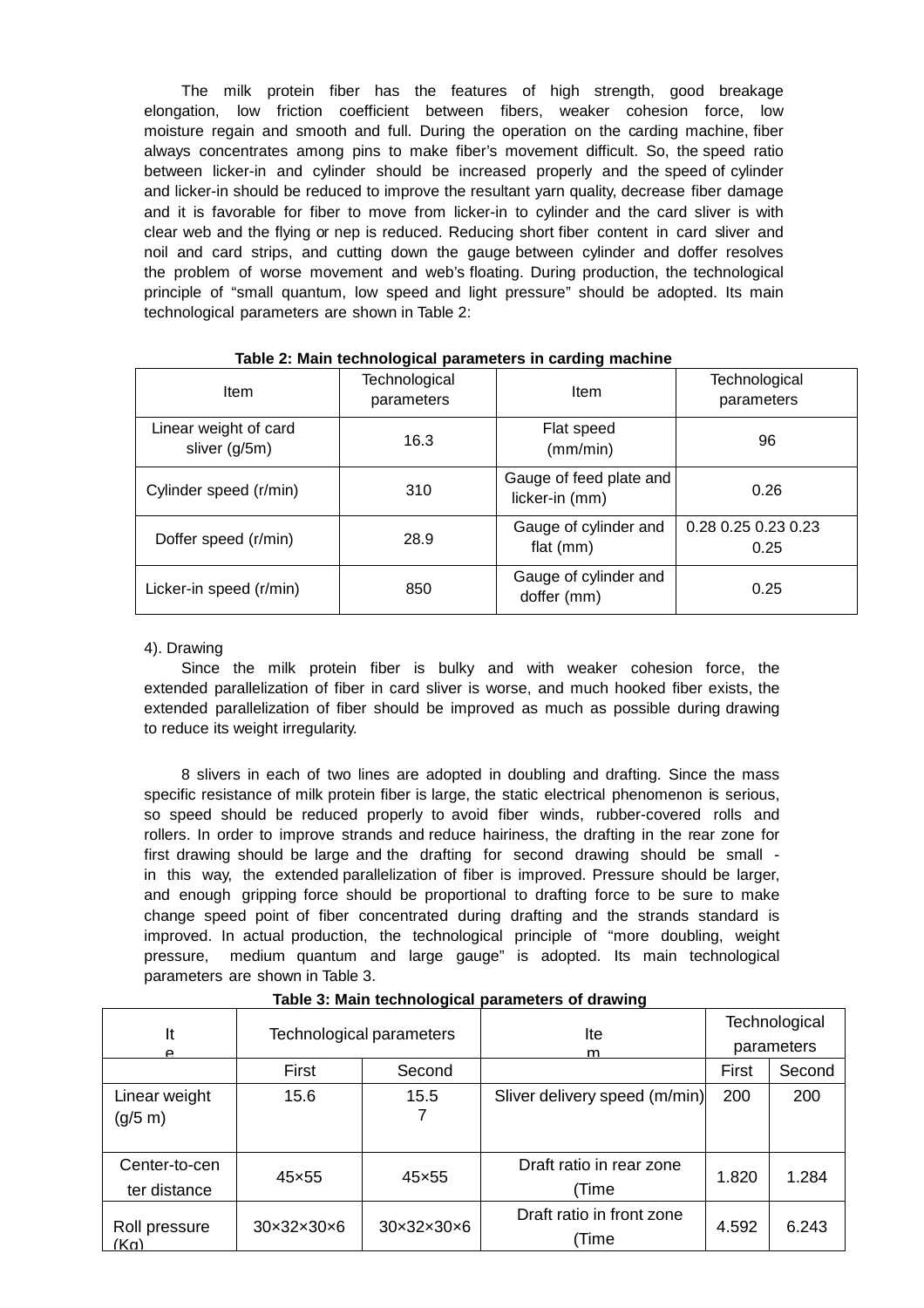### ). Roving

With long fiber length, the mass specific resistance of milk protein fiber is large, and the friction coefficient is small, so, the twisting coefficient of roving should be bigger unless hard head appears in spun yarn. And the elongation rate should be controlled to reduce accidental elongation, which is favorable to improve strands. In the case that roving isn't overlap, the winding density of roving should be bigger to reduce hairiness of resultant yarn. The drafting ratio in the rear zone should be smaller and the ratio in the front zone should be bigger to guarantee the strands standard of roving. Its main technological parameters are shown in Table 4.

|                                  | . . <del>.</del>            |                                 |                             |
|----------------------------------|-----------------------------|---------------------------------|-----------------------------|
| <b>Item</b>                      | Technological<br>parameters | Item                            | Technological<br>parameters |
| Roving quantum<br>(g/10m)        | 4.12                        | Spindle speed<br>(r/min)        | 534                         |
| Extension percentage<br>(%)      | 1.36                        | Draft ration in rear<br>zone    | 1.26                        |
| Collector in middle<br>zone (mm) | $6\times4$                  | Twist coefficient for<br>roving | 80                          |
| Collector in front zone<br>(mm)  | 8                           | Pressure weight<br>(kg/spindle) | 32×16×28                    |

#### **Table 4: Main technological parameters in roving**

#### 6). Spinning

Since the fiber is soft, smooth and with weaker cohesion force, the amount of hairiness and thick and thin yarn always appears during spinning.

Therefore, the technological principle of "bigger twisting, smaller drafting ratio in the rear zone, larger roller gauge in rear zone and small nip gauge" should be adopted. Its technological parameters are shown in Table 5.

| ltem                                    | Technological<br>parameters | Item                                 | Technological<br>parameters |  |  |
|-----------------------------------------|-----------------------------|--------------------------------------|-----------------------------|--|--|
| Spindle speed (r/min)                   | 15600                       | Nip gauge (mm)                       | 2.5                         |  |  |
| Roller gauge (mm)                       | 19×29.5                     | Twist coefficient of<br>spinning     | 335                         |  |  |
| Roller pressure<br>(Kg/double spindles) | $18\times14\times16$        | Draft ration in rear<br>zone (Times) | 1.29                        |  |  |

### **Table 5: Main technological parameters for spinning**

### 7). Winding

In winding, the electronic clearer is used and the air splicer is adopted to piece. The speed of drum is 1800r/min. Shown in Table 6, the resultant yarn quality reaches the design requirements.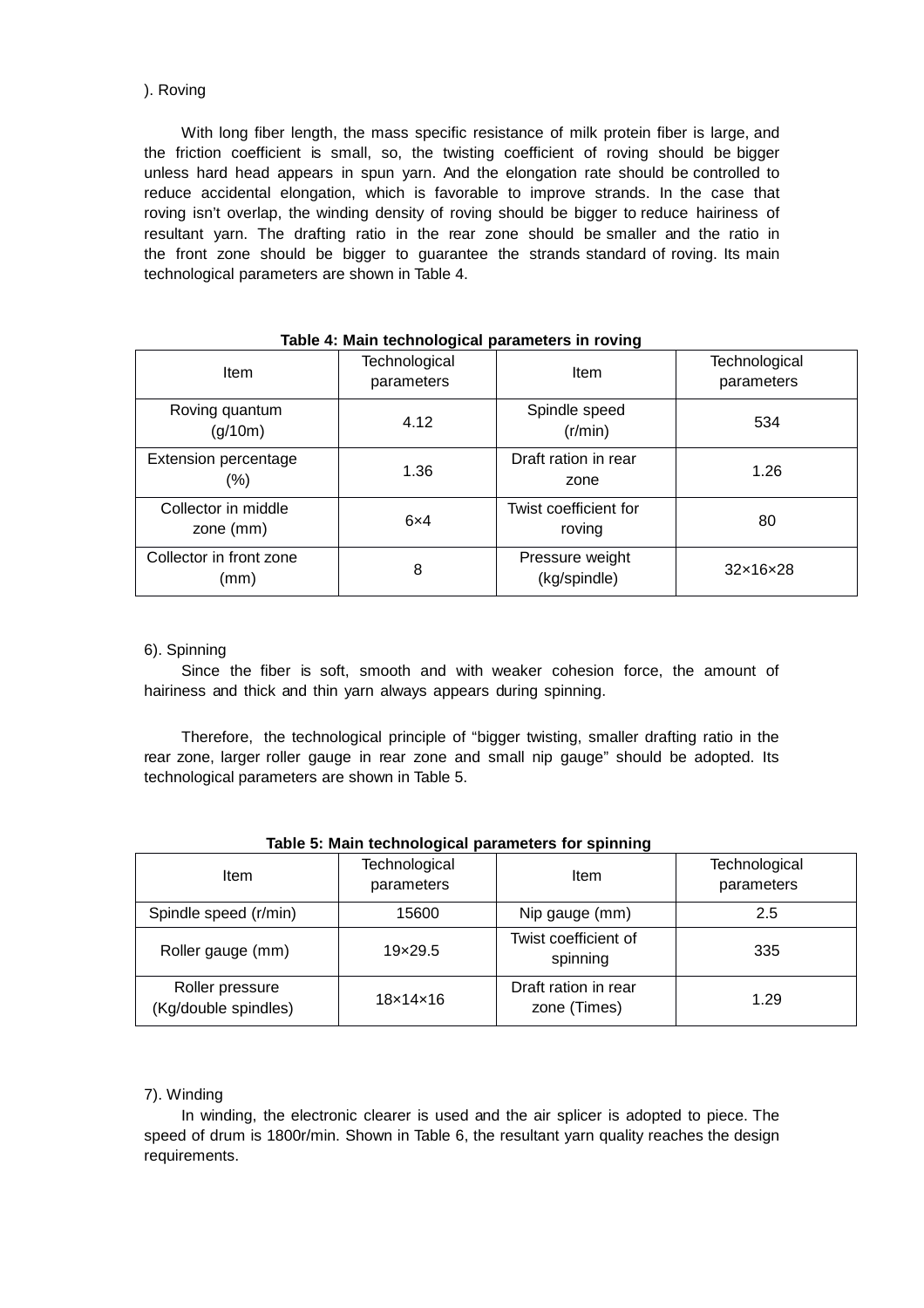|  |  | Table 6: The resultant yarn quality |  |  |
|--|--|-------------------------------------|--|--|
|--|--|-------------------------------------|--|--|

| Item                             | Actual value | Item                         | Actual value |
|----------------------------------|--------------|------------------------------|--------------|
| Fineness (tex)                   | 16.42        | 2mm hairiness<br>(picks/10m) | 178          |
| Weight deviation (%)             | $+0.76$      | 3mm hairiness<br>(picks/10m) | 62           |
| Odd strive<br>(CN/tex)           | 19.97        | Fine end (number/km)         | 21           |
| CV value of Odd<br>strive $(\%)$ | 10.9         | Slub (number/km)             | 102          |
| CV value of<br>hundredfold (%)   | 0.68         | Nep (number/km)              | 132          |
| CV value of strands (%)          | 13.7         |                              |              |

## **3. Concluding remarks**

The milk protein fiber has good uniformity, less impurity, fullness, easy baling and superior spinning ability, but the friction coefficient between fibers is low, cohesion force is weak, and the mass specific resistance is big, so pretreatment must be done. Meanwhile, the appropriate run-on moisture regain and antistatic agent should be selected to ensure good quality of resultant yarn. Since the milk protein fiber can be developed into knitting and woven fabric, its market viability is strong and it has bright prospects.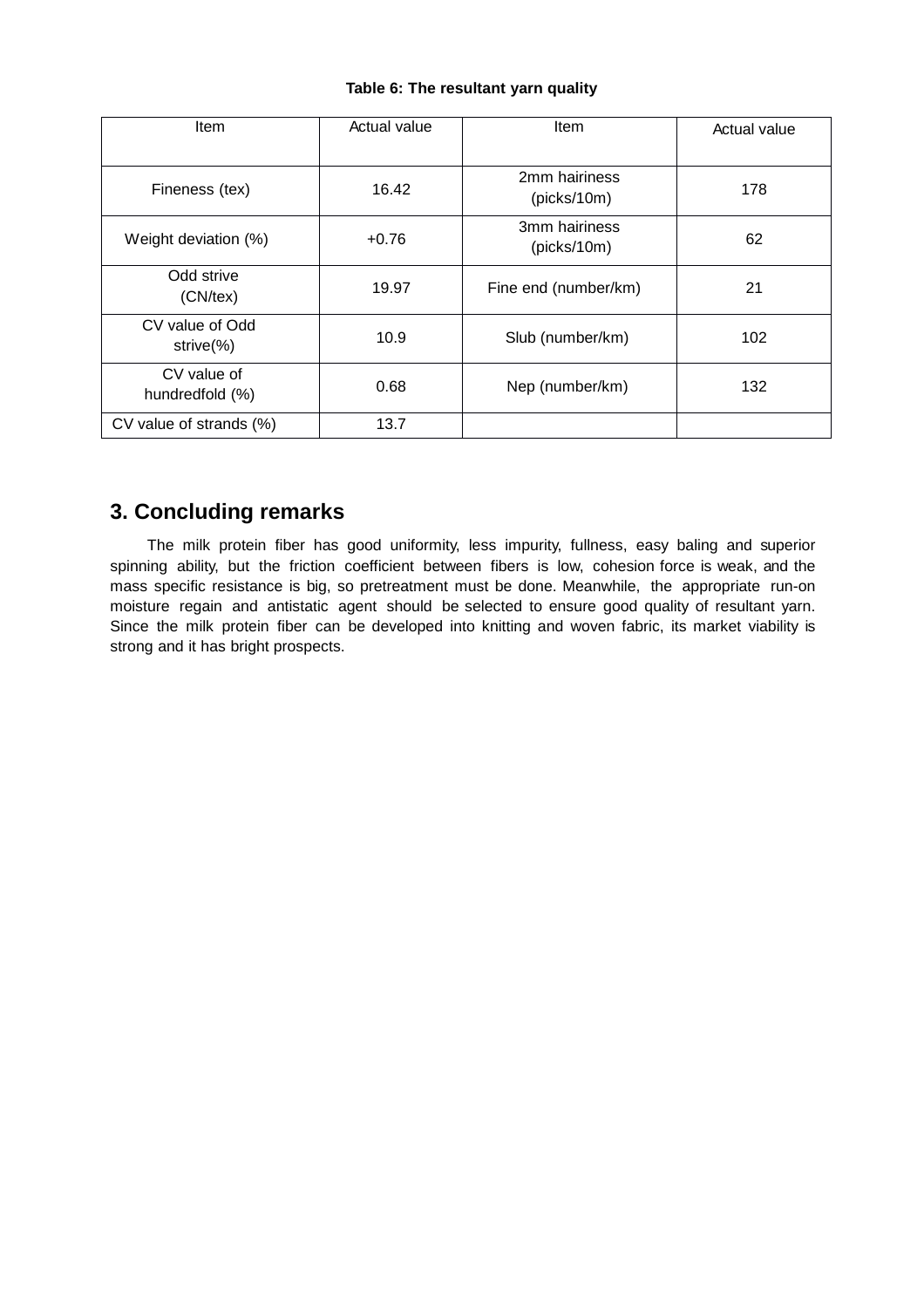# **Recommended dyeing and after finishing technology of milk protein fiber**

### **1. Resistance to acid and alkali of milk protein fiber:**

- 1). Mix solution PH=1,2,3 (Mix pure water with HCl), treat 30 min in 100C, and test the weight damage rate of fiber. When PH=1, the damage rate is 3.98%, and there's no change for handling and appearance. When PH=2, the damage rate is 0.07%, and there's no change for handling and appearance. When PH=3, the damage rate is 0%, and there's no change for handling and appearance.
- 2). When PH=10,11,12 (Mix pure water with Na<sub>2</sub>CO<sub>3</sub>), 70C, treat 40 min in constant temperature, and test the weight damage rate of fiber.

When PH=10, the damage rate is 0.7%, and the fiber is rather yellow. When PH=11, the damage rate is 0.5%, and the fiber is yellow and feels hard. When PH=12, the damage rate is 1.3%, and the fiber is yellow and beginning to feel hard.

The after treatment of fiber should be done when the medium is with 10>PH>2.

## **2. Heat endurance of milk protein fiber**

The test is completed with pure milk protein fiber, which contains 40% dyed milk protein fiber and 60% natural colored milk protein fiber to spin 30<sup>S</sup> yarn and to conduct oven-test.

|                     | Material                   | 40% dyed milk<br>protein fiber and<br>60% natural<br>colored milk<br>protein fiber | 40% dyed milk<br>protein fiber and<br>60% natural colored<br>milk protein fiber | 40% dyed milk<br>protein fiber and<br>60% natural colored<br>milk protein fiber |
|---------------------|----------------------------|------------------------------------------------------------------------------------|---------------------------------------------------------------------------------|---------------------------------------------------------------------------------|
|                     | Dyeing temperature         | Dyed milk protein<br>fiber:40C                                                     | Dyed milk protein<br>fiber:50C                                                  | Dyed milk protein<br>fiber:60C                                                  |
|                     | Color<br>change(120℃×15SE  | $4 - 5$                                                                            | $4 - 5$                                                                         | $4 - 5$                                                                         |
| Heating             | Color<br>change(130°C×15SE | $4 - 5$                                                                            | $4 - 5$                                                                         | $4 - 5$                                                                         |
| fastness<br>(grade) | Color<br>change(140℃×15SE  | $4 - 5$                                                                            | $4 - 5$                                                                         | $4 - 5$                                                                         |
|                     | Color<br>change(150°C×15SE | $4 - 5$                                                                            | $4 - 5$                                                                         | $4 - 5$                                                                         |
|                     | Color<br>change(170°C×15SE | $\overline{4}$                                                                     | $\overline{\mathbf{4}}$                                                         | $\overline{\mathbf{4}}$                                                         |
|                     | Color<br>change(190°C×15SE | 3                                                                                  | 3                                                                               | 3                                                                               |
| Heating             | Color                      | $4 - 5$                                                                            | $4 - 5$                                                                         | $4 - 5$                                                                         |
| modular             | Color                      | $4 - 5$                                                                            | $4 - 5$                                                                         | $4 - 5$                                                                         |
| fastness            | Color                      | $4 - 5$                                                                            | $4 - 5$                                                                         | $4 - 5$                                                                         |
| (grade)             | Color                      | $4 - 5$                                                                            | $4 - 5$                                                                         | $4 - 5$                                                                         |
|                     | Color                      | $3 - 4$                                                                            | $3 - 4$                                                                         | $3 - 4$                                                                         |
|                     | Color                      | $\mathbf 1$                                                                        | 1                                                                               | 1                                                                               |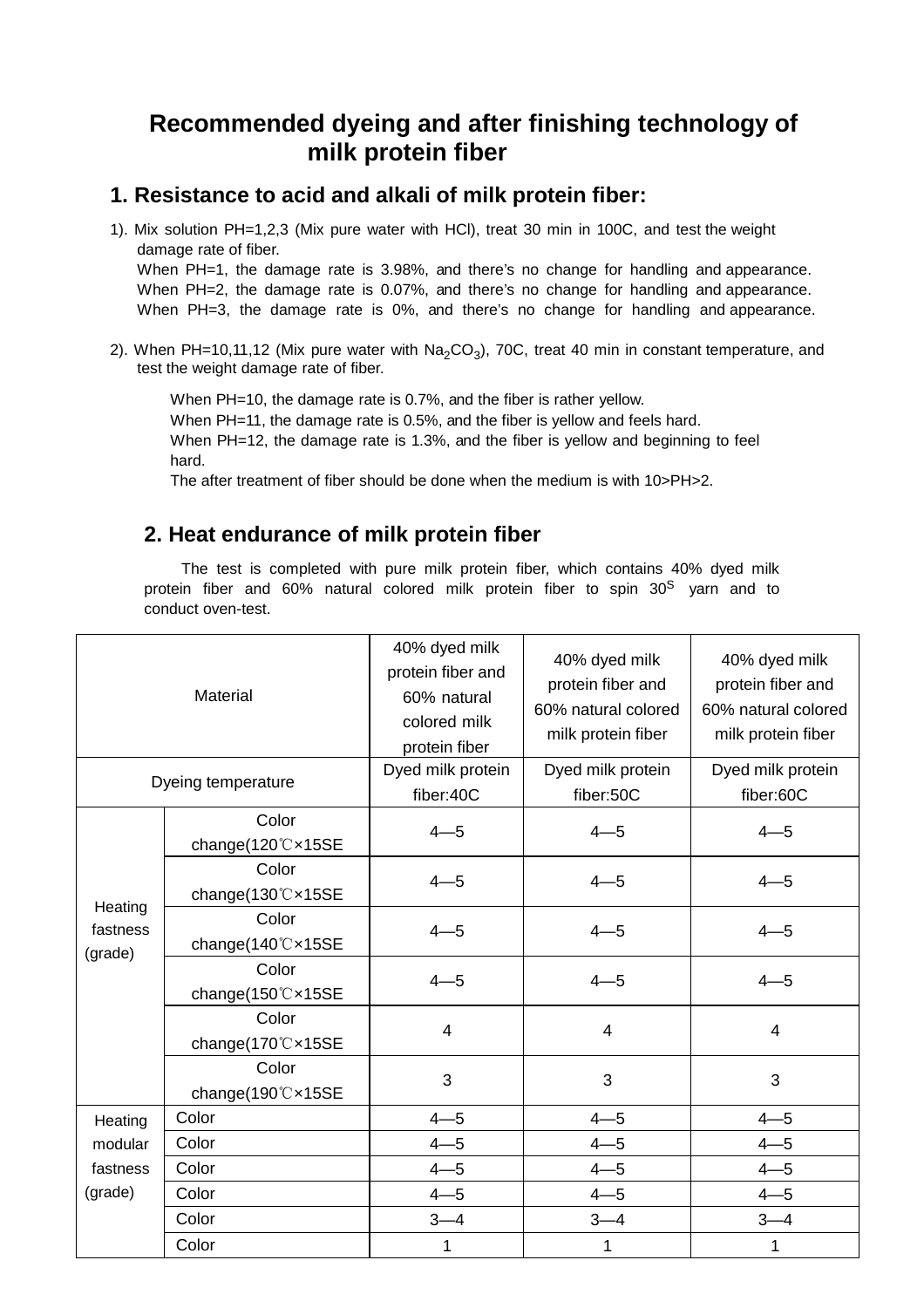## **3. Suggested dyeing technology**

Because of its bicomponent, most protein fiber is dyed for protein; it is easy to be stained and tinted. But its technology should be worked out in accordance with heat resistance, resistance to acid and alkali, and the final effect of dyeing to choose dyes and to lay down dyeing technology.Combined with our natural conditions, we suggest using reactive dyes for cotton in medium and low temperature. The specific technology is as follows(only for reference, you are suggested to select one after test during production and implementation):

Dyeing technology 1:

Dyes: Remazol jet black N-X 150 (DyStar)



Dyes Salt 1/2 Pure alkali

Room temperature 10' 10' 5' 20-30' 10' Salt and soda consumption

| <b>Dyes</b> | %      |    | $\sqrt{2}$<br>$-\circ$ | ົ<br>ັ | -<br>ن∵ |
|-------------|--------|----|------------------------|--------|---------|
| Salt        | $g$ /l | 30 | 40                     | 50     | 60-80   |
| Soda        | $g$ /l |    |                        |        |         |

After treatment:

·Wash in cold water ·Rinse with water in 60C ·Boil 10 min with 2 g/l Hostapon T in 85°C ·Rinse with water in 60C ·Wash in cold water ·Neutralize with 1-2g/l cellulose(60%) (If needed) ·3% Sirius RA, adjust acid-base value by cellulose to 5-6 in 40C and circulate 20 min, and then clean it.

### **Dyeing technology 2**

1). Recipe Penetrating agent: Leveling agent: Reactive dyes: reactive dyes for cotton (Shanghai Wande Company) Sodium sulfate: Soda:

2). Dyeing technology

Treat animal protein fiber for 20min in 45C with penetrating agent and leveling agent, and the liquor ratio is 1:25. And then dye in constant temperature.

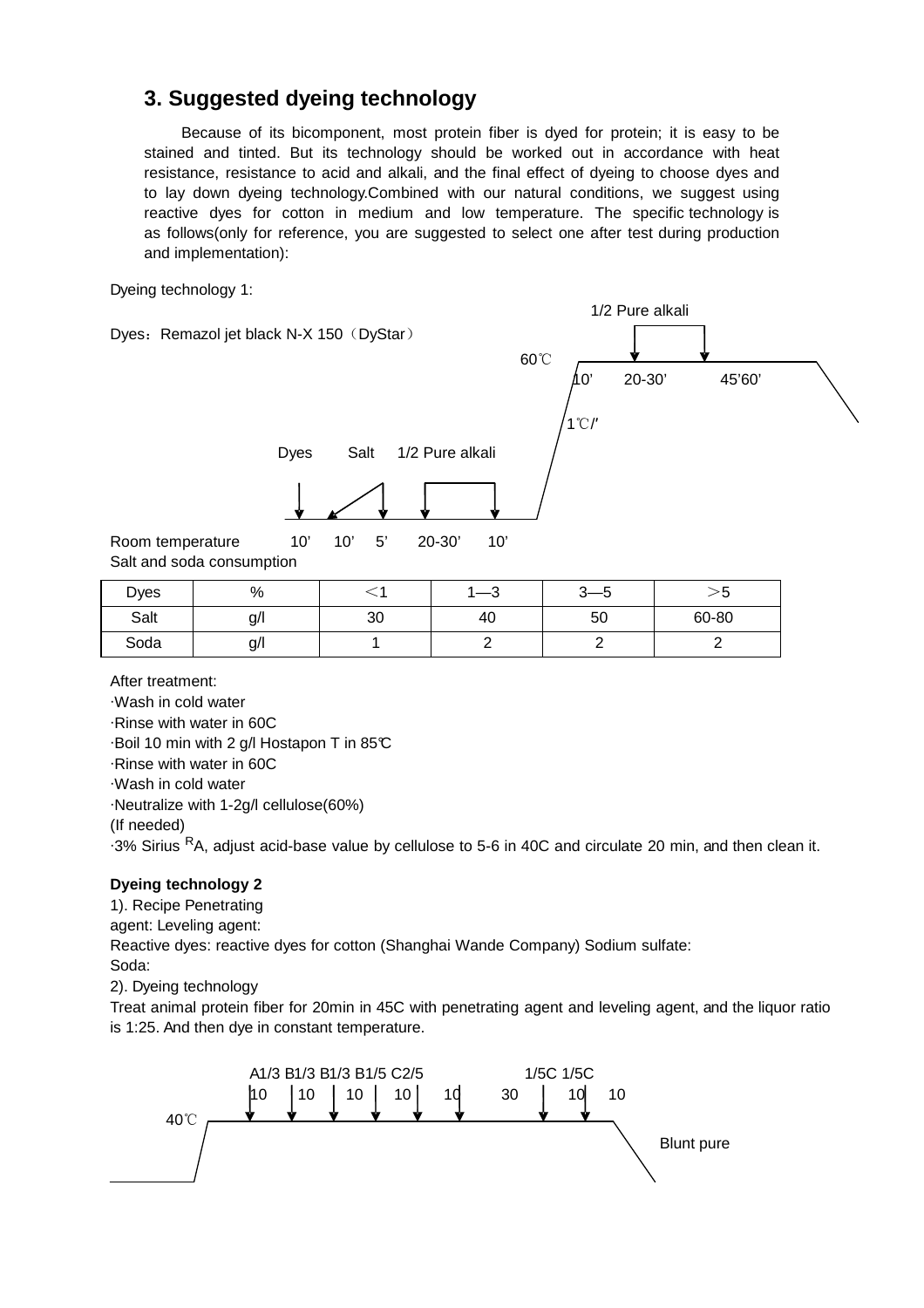A: Reactive dyes

B: Sodium sulfate

C: Soda

After dyeing, wash it in 80C with 1% soda and scavenging agent for 20 min, and neutralize for 10 min with 1% formol in 40C, and then treat it with 6# aids in 40C for

20 min. (6# aids can be cashmere-typed softening agent or silicone softening agent 202B by national textile department, its concentration is 7%, dry it in 80-90C after dehydrating and the temperature shouldn't be too high and too much time is not needed.)

3). Fiber condition after dyeing

| Dyes $(o, w, f)$ | Change of original<br>sample | Staining of white<br>cotton cloth | Staining of white<br>wool cloth |  |  |  |
|------------------|------------------------------|-----------------------------------|---------------------------------|--|--|--|
| Reactive red     |                              | $4 - 5$                           | $4 - 5$                         |  |  |  |
| Reactive yellow  |                              | $4 - 5$                           | $4 - 5$                         |  |  |  |
| Reactive blue    |                              | $4 - 5$                           | $3 - 4$                         |  |  |  |

### **Table 1:Crabbing fastness of dyeing**

Conclusion:

(1). The milk protein fiber can be dyed with reactive dyes for cotton in constant temperature.

(2). Pretreatment for milk protein fiber with penetrating agent in constant temperature and leveling agent is beneficial for dyes to penetrate into fiber to reach the uniform dyeing effect.

## **4. After treatment of milk protein fiber fabric**

Milk protein fiber products should be after treated, such as crease-resist finishing and softening, to keep it soft and delicate.

1). Crease resistant finishing

The crease resistant finishing agent has more choices and the environmental finishing with good crease resist effect should be selected.

2). Softening

During dyeing and producing, the milk protein fiber fabric feels hard after crease resistant finishing in high temperature and tension. In order to make fabric full and soft, softening is needed and softening with a suitable softening agent is an effective method.

You can choose a silicone softening agent, aliphatic amide softening agent, cationic softening agent, etc.

3). Temperature of stabilized finishing

When the linear velocity is under 15m/min, the temperature should be not more than 105C. If the linear velocity is increased, the temperature can be correspondingly higher and it is suggested to be no more than 150C. Please decide the specific technology after trial production. 4). Singeing of milk protein fiber fabric

It can be executed according to the normal singeing technology.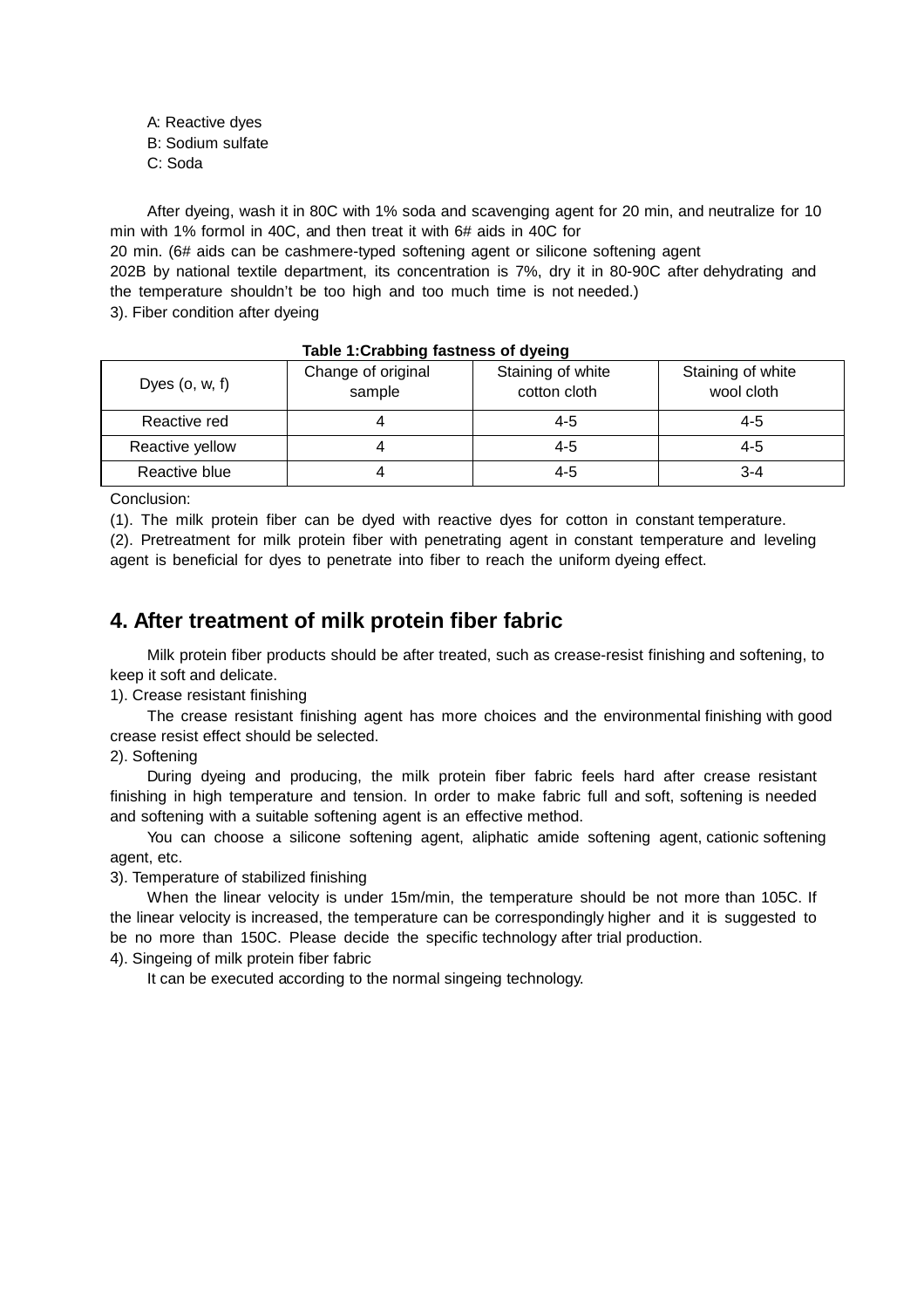## **5. Scouring ways for ready-made garments made of milk protein**

## **fiber:**

- 1). Wash by hand or washing machine (in bag and weak force)under 35C.
- 2). Dry-cleaning
- 3). Ironing in medium temperature (or with steam).
- 4). Air-dry (or drying below 75C.).
- 5). Don't use chlorine bleach (wash with chlorinated washing powder is not recommended).
- 6). Don't wring out or hang dry when the moisture content is over 50%.

**The above is only for reference, you can determine your process according to the actual specific conditions after your test**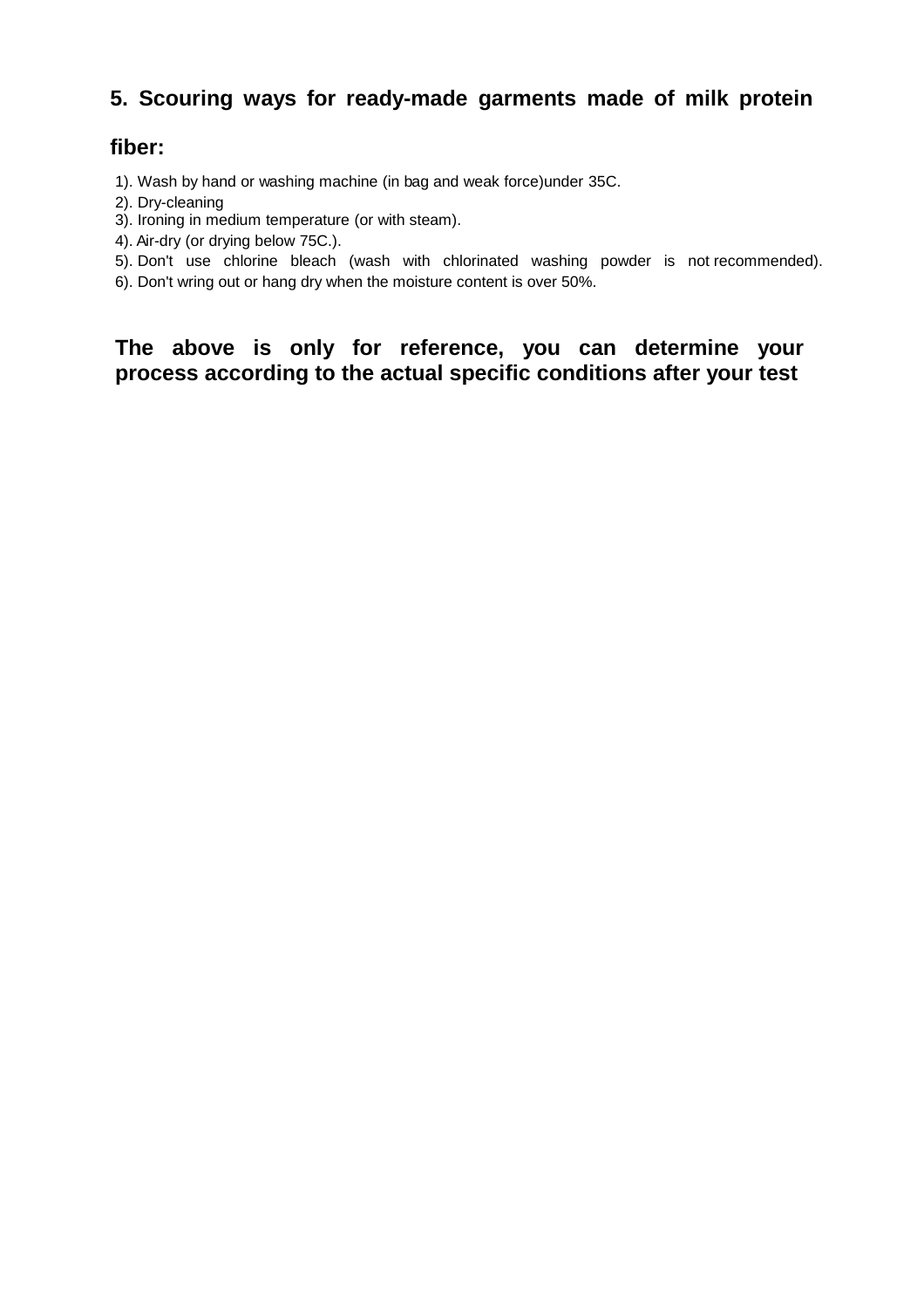# **MILVET BLEACHING, DYEING AND FINISHING**

By ABrand (Beijing) Technology

MILVET comes from animal protein in milk. The protein is refined and linked to polymers, producing wet-formed fiber. It is a renovated milk protein fiber. MILVET has good strength, softness, brilliance, moisture-conductivity and absorption. As its physical and chemical structure is quite different from natural protein fiber, suitable scouring, bleaching, dyeing and finishing process shall be applied to embody the style and property of MILVET.

1. For treatments

1.1 Desizing

For treat process simply remove oil, anti-static agents, lubricant and coloring matters by desizing and bleaching.

1.2 Different MILVET fabric shall apply different process:

For fabric with starching, destarching shall be done first, either by enzyme, or by alkali or oxidant. MILVET cannot accept mercerizing as it does not resist dense caustic soda.

1.3 Enzyme Destarching Process:

BF7658 amylase 2-6g/L Salt (Sodium Sulphate) 2-3g/L Dispersing agent 1g/L Temperature: 55-66 °C Time: 60 minutes

1.4 Different MILVET fabric needs different destarching process; the process shall be subject to other fiber's property, just like wool/silk blends, the process shall be suitable to 2 fibers.

2. Destarching and Bleaching

The color of MILVET is curcuma, so bleaching is needed. Different white color needs different bleaching.

- 2.1 Bleaching by Hydrogen Peroxide
- 2.2 Reduction bleaching
- 2.3 Hydrogen Peroxide bleaching plus reduction bleaching
- 2.4 White dyeing
- 2.5 No absolute white color is available
- 3. Bleaching Process
- 3.1 Hydrogen Bleaching,
- For medium color and dark color
- For reference only Hydrogen Peroxide: 20-40g/L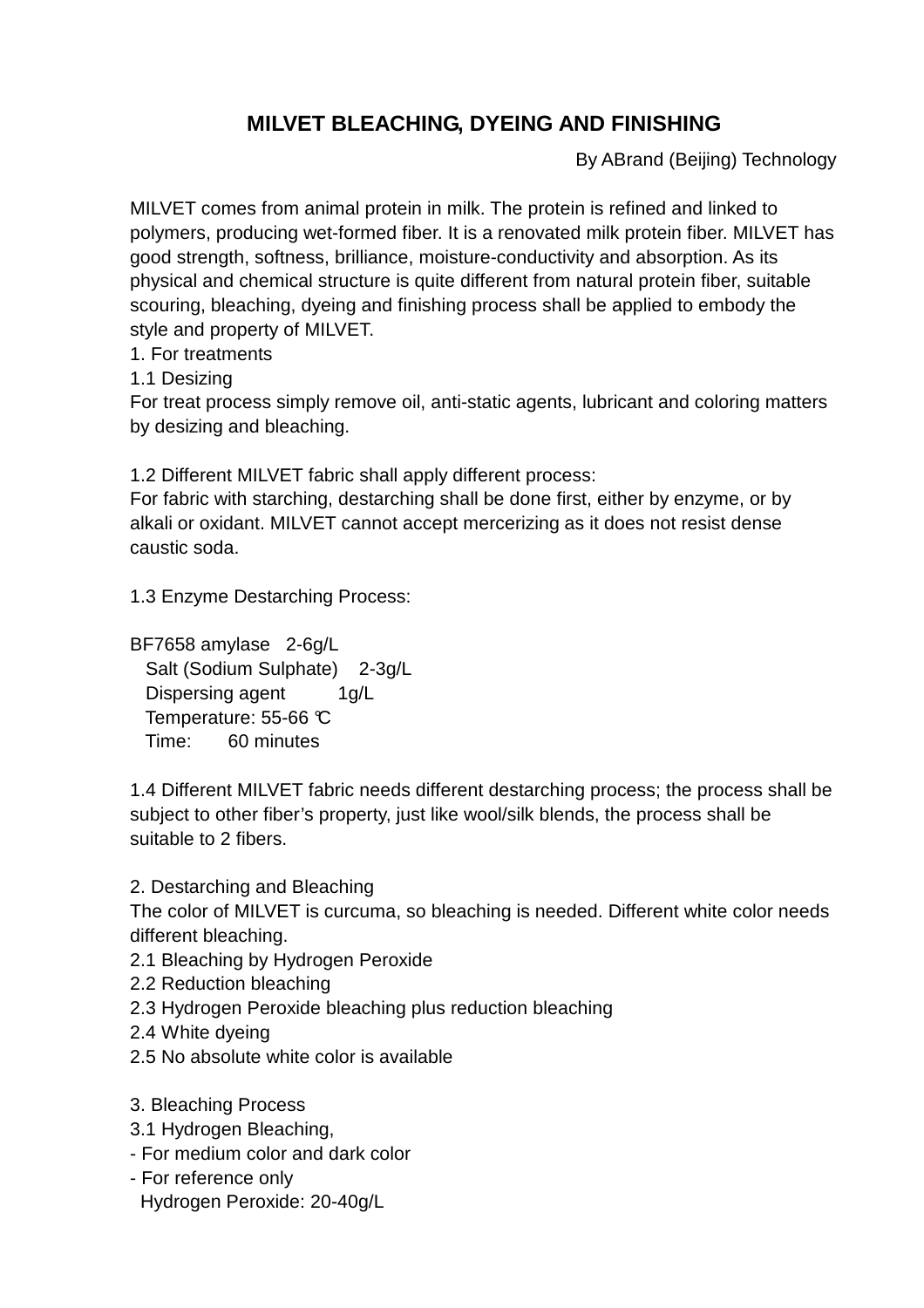Sodium carbonate: 3-5g/L Scouring agent: 2-3g/L Foaming agents: 3-8g/L PH value: 11 Temperature: 92-95 °C Duration: 60-80minutes

3.2 Reduction Bleaching

- For reference only Hydro Sulphate: 3-8g/L Sodium carbonate: 2-4g/L Scouring agent: 1-2g/L PH value: 11 Temperature: 92-95 °C Duration: 60-80 minutes

3.3 Hydrogen Peroxide bleaching + Reduction bleaching

- The products shall be washed after hydrogen bleaching for reduction bleaching

4 Whitening

- For dyeing light color, whitening shall be applied
- Ratio (for reference) Whitening agent: 0.3-0.8g/L Salt (Sodium Sulphate): 5-15g/L Temperature: 70-80 °C Duration: 30 minutes minimum



temperature

5.1 Whitening Agents (for reference)

The following whitening agents have good bleaching effect after tests: Korea 4BK, China Guangdong CBN-20, Shanghai Daxiang PAB, DM are good, BW-O2A, CPD, PA2B, Shanghai Daxiang BYB, BY are applicable VBL, DT cannot be applied for bleaching milvet.

### 6 Bleaching Method

Fiber bleaching, top bleaching, yarn bleaching (in skein and on cone); fabric bleaching can be applied according to different production equipments.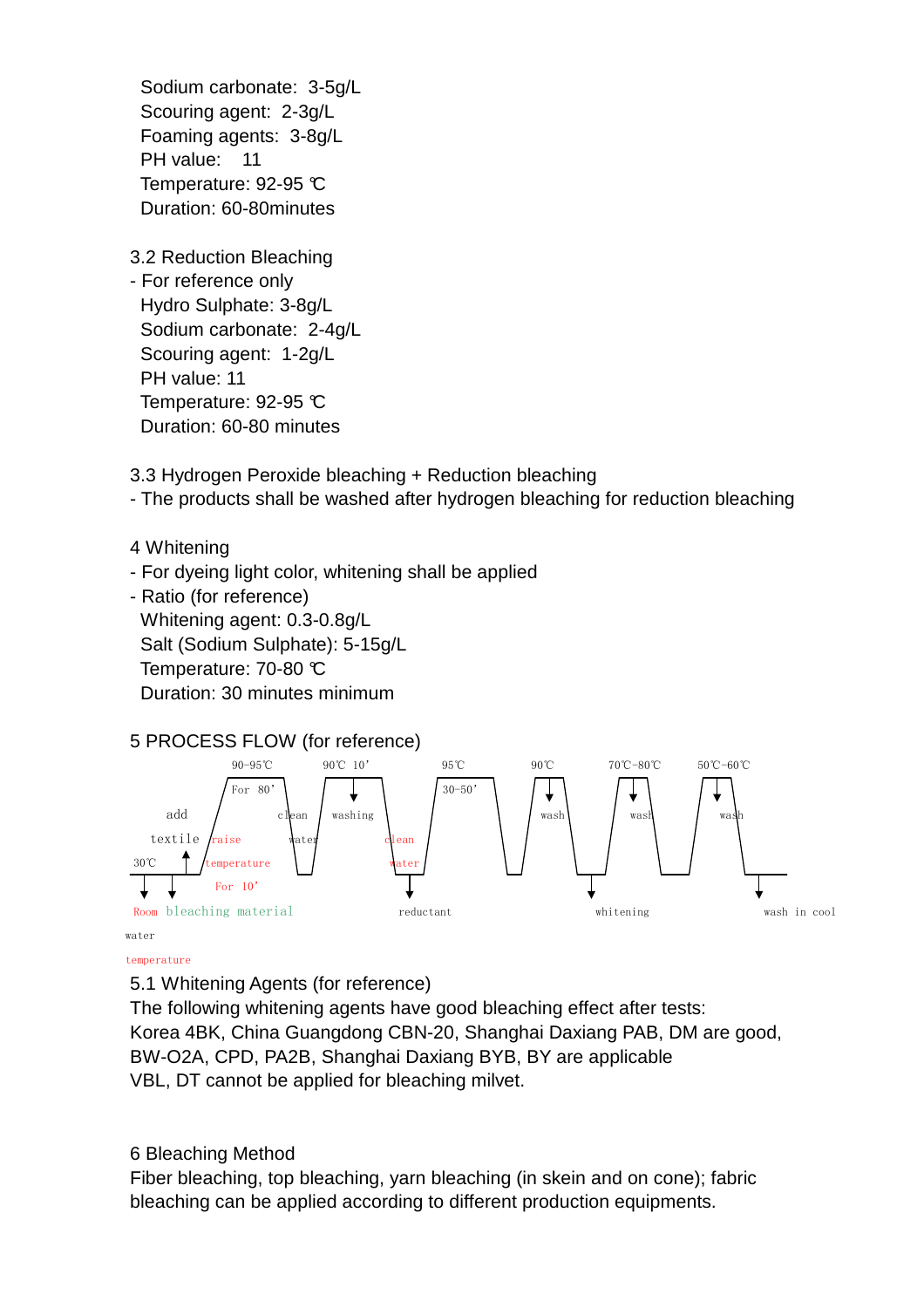Fiber bleaching and top bleaching are easy to handle, yarn bleaching is also good. All these 3 methods have good bleaching effects.

- During yarn bleaching process, fluffy or hairiness is easy to rise and yarns are easy to twist together.

- For cone yarn bleaching these 2 problems won't raise but the looseness is very important. Being too tight, bleach liquid cannot penetrate well; bleaching color will be not even. Being too loose, penetration and evenness are good but the yarn will get smooth and go down they will be mingled together and injured.

- If the bleaching temperature is high, the yarn's elongation will be greatly affected. When it is over 95  $\mathbb C$  the retraction will be big and handle is hardened.

7. FORE-TREATMENT FOR MILVET/WOOL, MILVET/CASHMERE BLENDS OR **INTERLOCK** 

- The wool fiber shall be taken good care to avoid damage and its fiber's dry elasticity can be reserved.

- The soft and puffy handle and elegant brilliance can be reserved.

- The anti-alkali of milvet is better than wool. Wool fiber will become yellowish when  $pH > 8$  and 80  $\degree$  and its strength is lowered.

- The color of milvet can be diminished when bleaching at  $pH = 9.5 - 10.5$  and  $90 -$ 95 °C. In order to obtain good result, the suggesti on are as below:

7.1 Fore-treated and bleaching or dyeing process are applied concerning fiber or top or yarn products and then blending, weaving or knitting are processed.

7.2 Considering not damaging wool fiber and making good use of the advantages of milvet and wool, usually scouring is applied with temperature below 45  $\mathbb C$  and time 30 minutes, cooking is applied with temperature 85  $\mathbb{C}$ , pH 6.5 and bigger pressure. 7.3 Bleaching is mainly for milvet's de-coloring. It is sugested to use low temperature Hydrogen peroxide to bleach, eg.using TAED made in England at 70-75 °C light alkali condition.

8. Fore-treatment for milvet/silk fabric

- 1) To take out the glue of silk fiber
- 2) To raise the white grade of milvet
- 3) To avoid puffiness and hairiness of silk/milvet fabric.

4) Alkali protein dissolvable enzyme can be applied PROCESS:

 Tinogym WSL (CIBA) 0.5-1g/L Ph value: 9-9.5 Temperature: 55 °C

Time: 45 minutes

After protein enzyme is degumed, scouring and bleaching are to process: PROCESS: H2OS: 5-6g/L Stabilizer (BAC) 2g/L Wet penetrating agent (LUN) 1g/L